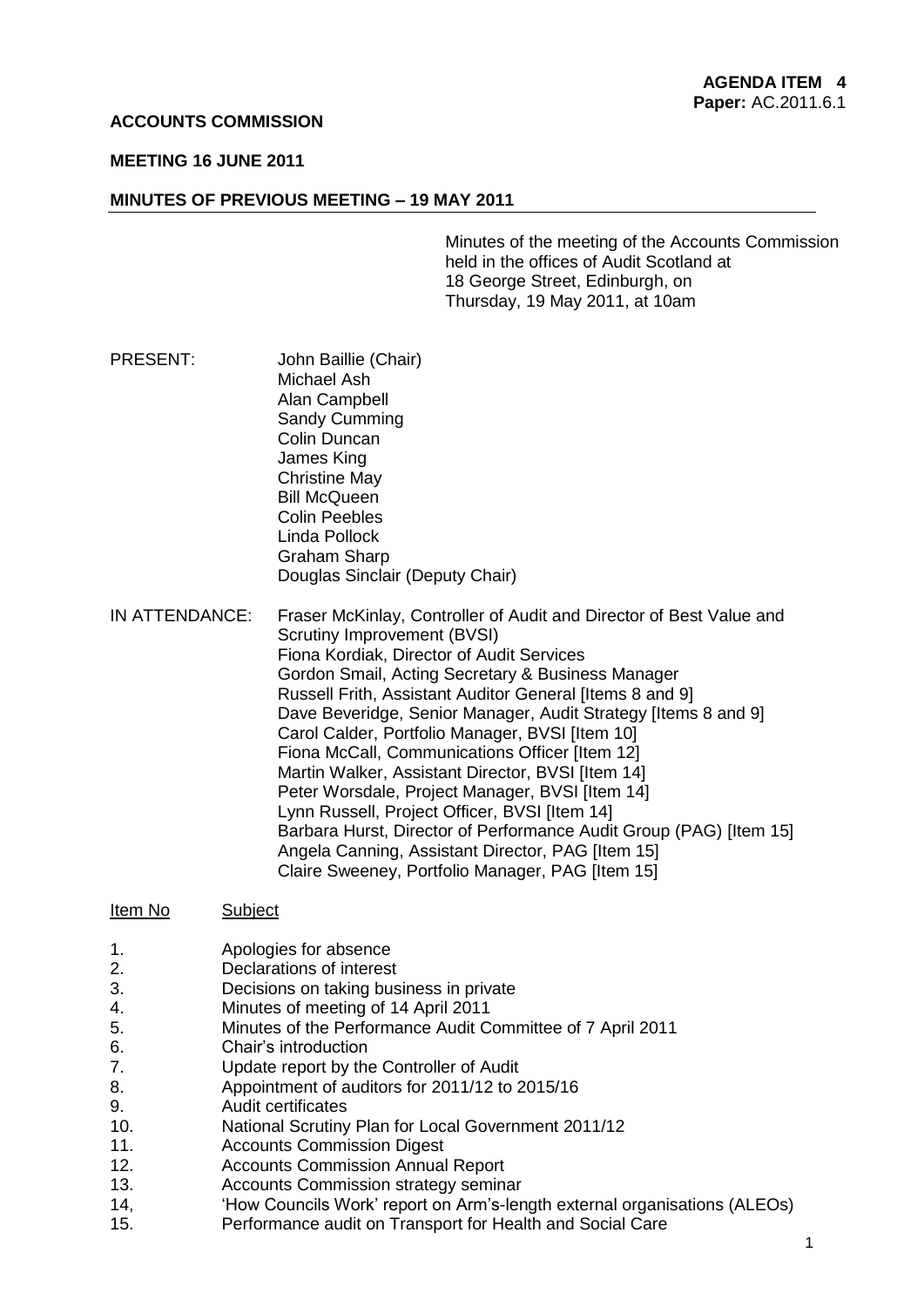# 1. Apologies for absence

There were no apologies.

2. Declarations of interest

No declarations of interest were made.

# 3. Decisions on taking business in private

The Commission agreed to take items 12 and 13 in private to allow discussion on its draft annual report which will be published in June (Item 12) and in relation to the Commission's annual strategy event (Item 13). The Commission also agreed to take items 14 and 15 in private to allow deliberations on draft audit reports.

# 4. Minutes of meeting of 14 April 2011

The minutes of the meeting of 14 April 2011 were submitted and approved.

### 5. Minutes of the Performance Audit Committee of 7 April 2011

The Commission noted the minutes of the meeting of the Performance Audit Committee of 7 April 2011.

# 6. Chair's introduction

The Chair reported that:

- Mark Brough has completed his secondment with Audit Scotland. The Commission will thank Mark for his excellent contribution as Secretary & Business Manager following the June meeting. Gordon Smail is covering the role in the interim.
- along with Colin Peebles and Graham Sharp, he had attended a meeting with North Ayrshire Council on 18 May to discuss the recent Best Value audit. A note of the meeting will be tabled at the June meeting.
- he and the Deputy Chair were meeting SOLACE to discuss its benchmarking project and related issues that afternoon.
- Mike Ash will represent the Commission at the forthcoming ACPOS conference.

# 7. Update report by the Controller of Audit

The Commission considered and noted a report by the Controller of Audit providing an update on recent activity in relation to the audit of local government.

During discussion the Commission:

- noted that the Shetland Charitable Trust has published a Counsel's Opinion on the constitution of the Trust.
- noted that The Highland Council is to terminate the Caithness Heat and Power project and that it would receive a further report from the Controller of Audit in due course.
- noted further developments in relation to the Edinburgh trams project and that the local audit team is monitoring developments
- noted that correspondence had been received regarding publicity expenditure incurred by Glasgow City Council.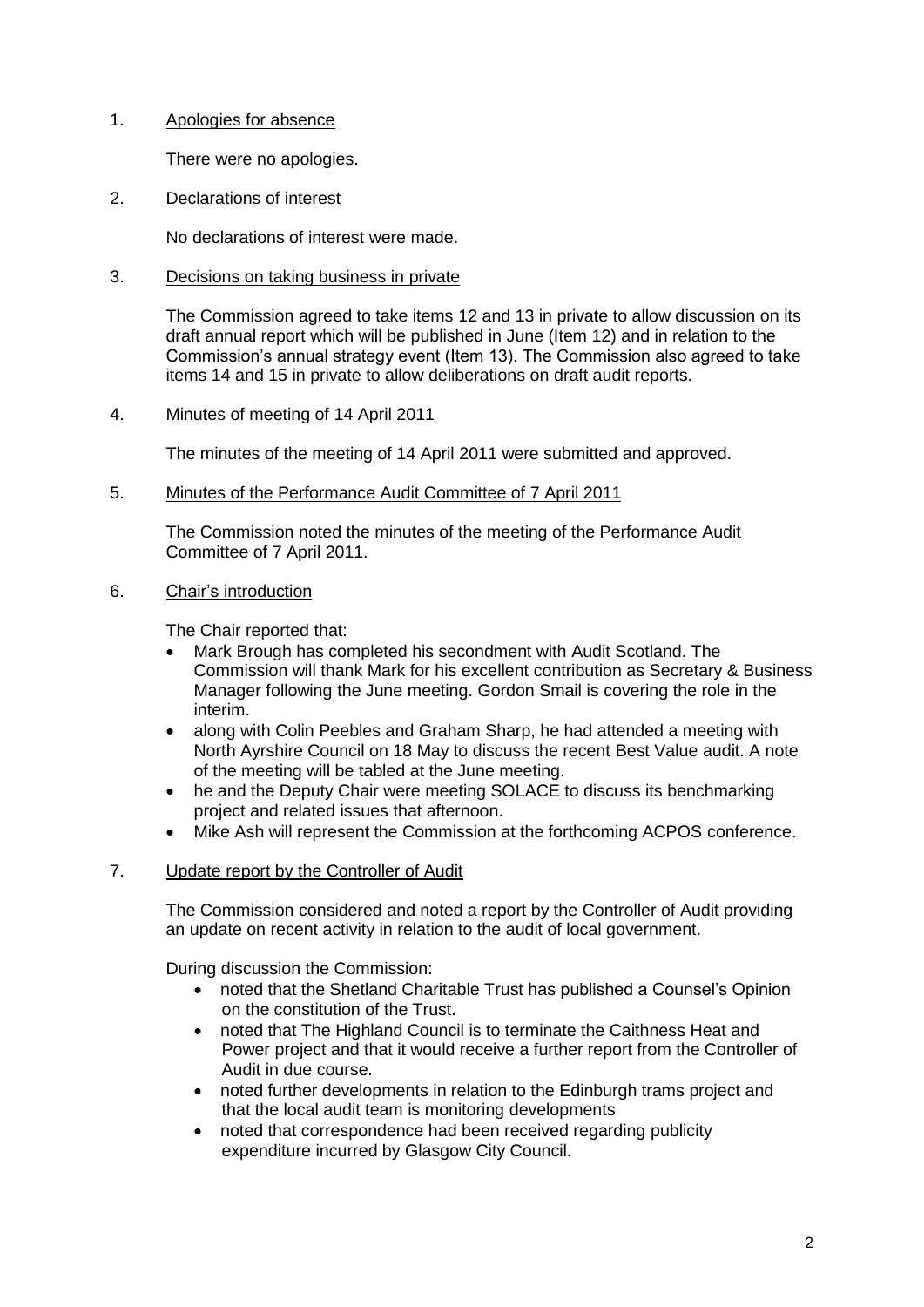# 8. Appointment of Auditors for 2011/12 – 2015/16

The Commission considered a report by the Assistant Auditor General seeking formal approval of the local government audit appointments.

Following discussion, the Commission agreed:

- to approve the final allocation of local government audits
- to note that Audit Scotland will now proceed with the final steps in the tender and appointment process.

In concluding this item, the Commission noted that this was Dave Beveridge's last attendance at a Commission meeting before taking early retiral. Dave has worked for the Accounts Commission then Audit Scotland for a total of 36 years. The Commission acknowledged Dave's substantial and excellent contribution to the Commission's work over that period and wished him well for the future.

# 9. Audit certificates

The Commission considered a report by the Assistant Auditor General seeking approval to the revised form of Auditor's Report for local government bodies and the new Auditor's Report for local authority pension funds.

In discussion, the Commission sought clarification on the structure of the wording in the final paragraphs of the Audit Reports headed 'Matters on which I am required to report by exception'. The Assistant Auditor General undertook to review the matter.

Thereafter, the Commission agreed to approve the model audit reports for local authorities and local authority pension funds as set out in the appendices to the report.

# 10. National Scrutiny Plan for Local Government 2011/12

The Commission considered a report from the Director of Best Value and Scrutiny Improvement introducing the National Scrutiny Plan for Local Government 2011/12 and the associated commentary report on findings and implications this year.

During discussion, the Commission sought clarification from the Director of Best Value and Scrutiny Improvement and the team on a number of points in the commentary. Thereafter the Commission agreed to endorse the plan and commentary report.

### 11. Accounts Commission Digest

The Commission considered and noted its regular briefing on current issues, and sought further information on a number of points.

### 12. Accounts Commission Annual Report (In private)

The Commission reviewed and commented on the draft text for its Annual Report 2010/11. In discussion, the Commission identified issues requiring greater emphasis and other improvements.